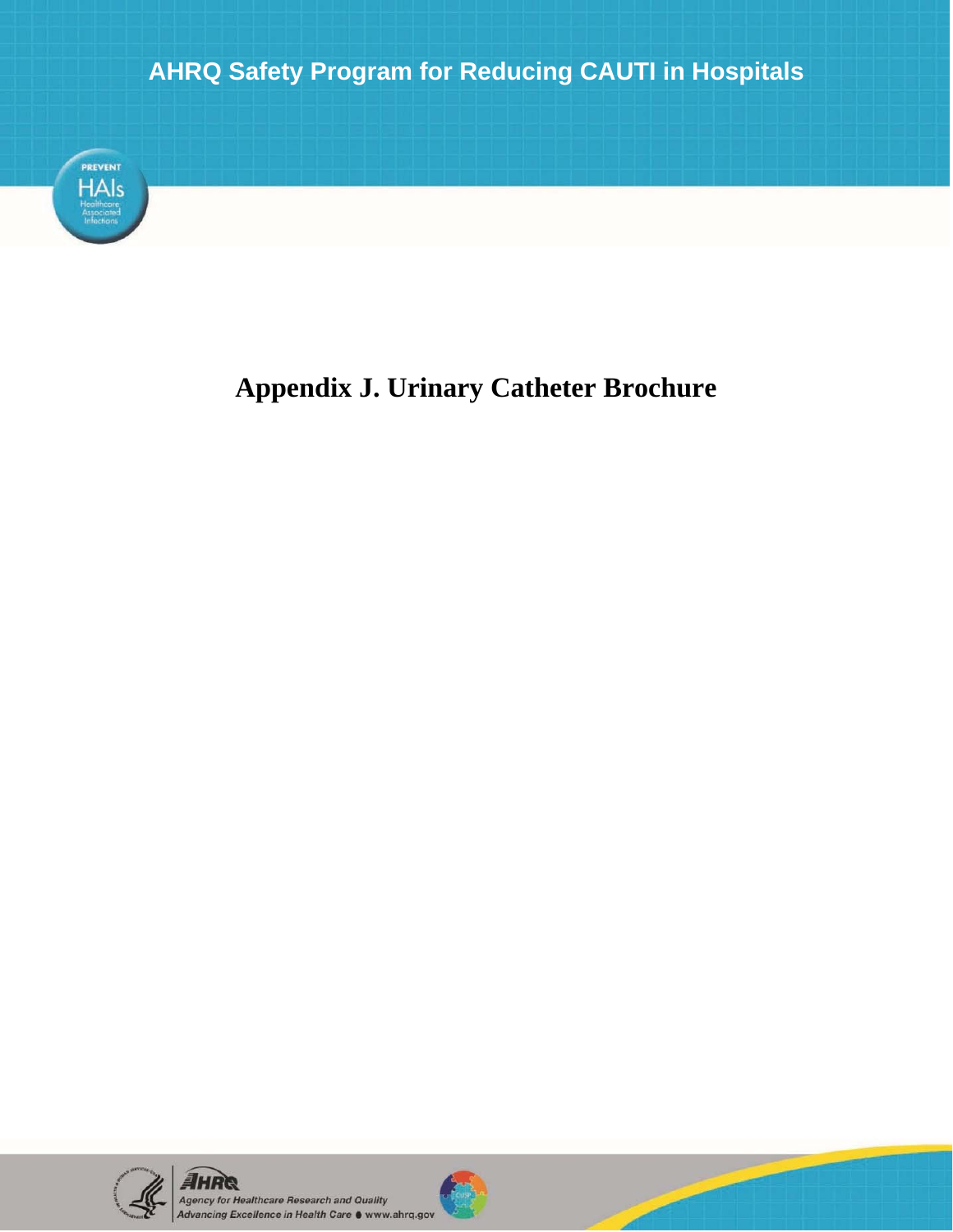#### **Patient Management for Incontinence**

**Urinary Catheter Initiative Champions**

- Turn patient every 2 hours to cleanse area and change linens.
- Use quilted pad under patient.
- Use skin barrier creams.
- Start toilet training program: Offer bedpan or commode with assist every 2 hours.

# Promptly Remove Urinary **Catheters**



## **Focus on Patient Safety**





AHRQ Pub No. 15-0073-2-EF September 2015